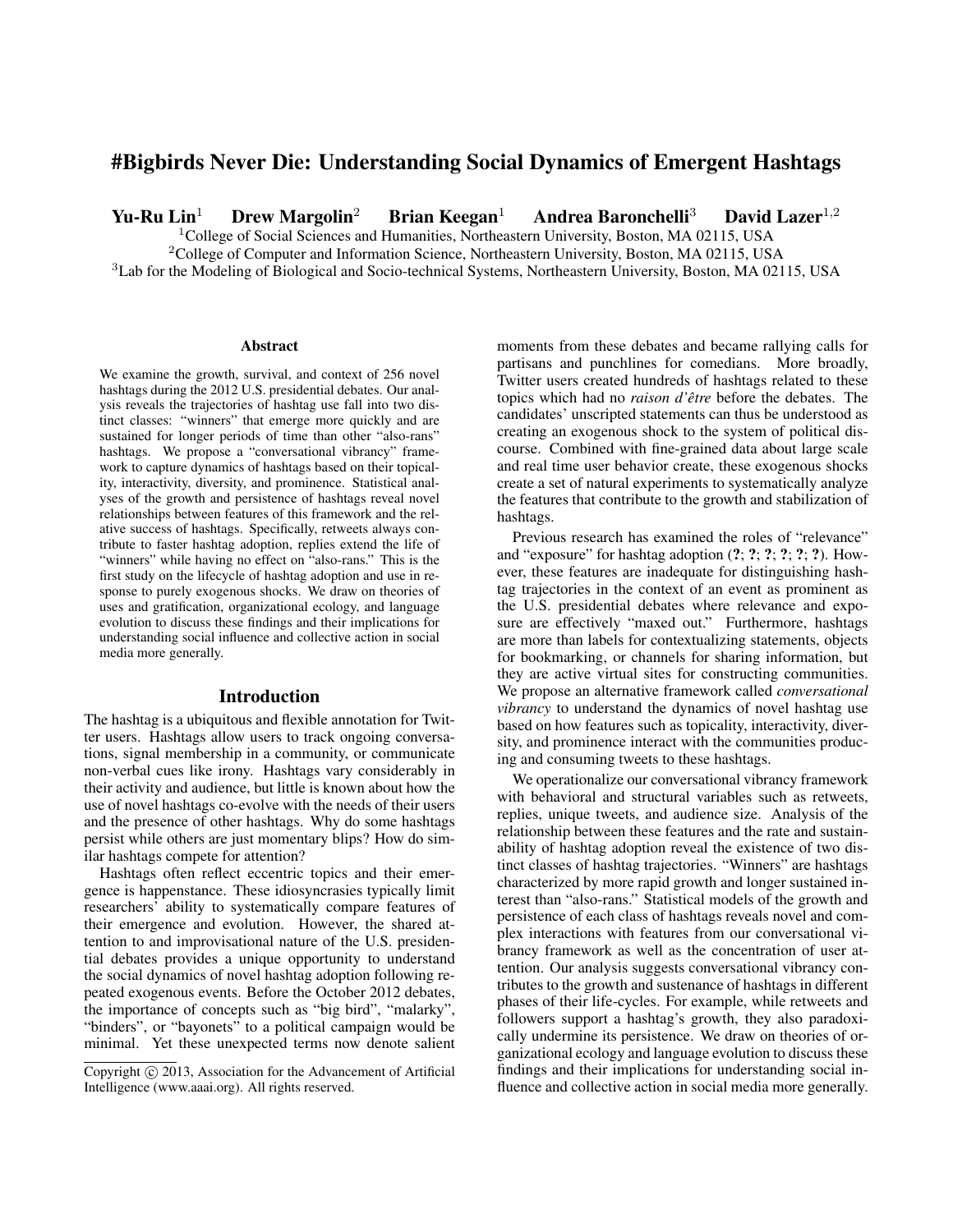## Background

Twitter is a popular "micro-blogging" platform founded in 2006 that allows users to receive and broadcast (up to) 140 character messages called "tweets". The brevity and immediacy of the medium contributed to its rapid adoption as a way of sharing information from mobile devices, propagating information by "retweeting", as well as tracking relevant content by labeling tweets with "hashtags" (?).

Hashtags first emerged on Twitter during the 2007 San Diego wildfires as a way to track relevant information about a large scale natural disaster by labeling content so that it could be filtered and shared via backchannels (?). Unlike traditional tagging systems used for information archival, Twitter hashtags can serve either as a label for identifying topically relevant streams of message or a prompt for commenting and sharing (?). Hashtags often fill a dual role as both a topical identifier (*e.g.*, #iPhone) and a symbol of a community membership (*e.g.*, #VoteForObama) (?). During the "Arab Spring" and other protests, hashtags were used by activists to coordinate their actions and garner support (?).

Studies of hashtag use have primarily emphasized two dimensions: relevance and exposure. The relevance perspective emphasizes the dependence hashtags have on the topics being discussed: content relevant to the Twitter community draw more tweets and retweets and thus grow sustainably over time  $(?, ?; ?; ?)$ . From the view of exposure, however, hashtag's publicity and legitimacy is driven by social exposure as part of a process of complex contagion: hashtags grow because they are adopted by users with social connections to one another, and by users' repeated use and spreading the word to others of interests (?; ?).

Analyses of hashtag adoption have characterized differences in the persistence of hashtags, modeled the spread of hashtags as a type of complex contagion requiring multiple exposures, and the behavior of hashtags that emerge in response to exogenous shocks (?; ?). Other studies of hashtag have focused on the temporal occurrences of the hashtags that are characterized by either "peaky" but ephemeral topics versus "persistent conversations" using less salient terms over longer periods of time (?). In (?), peaks in popular hashtags are the result of four discrete classes of activity and are primarily driven by exogenous rather than endogenous factors. While these analyses have analyzed the use of hashtags in the context of specific events, topics, or communities, they have not examined the ecology of multiple hashtags competing for attention following an exogenous event.

#### Conversational vibrancy

While prior work has emphasized relevance and exposure as mediators of hashtag activity, these features are inadequate for explaining activity during events such as elections, sports, and awards shows that attract unusual levels of shared attention and intense activity. The large audiences who view these popular events predispose them to generating hashtags that become widely adopted as users "dual screen" by tweeting about what they watch (?; ?). During these events, exogenous shocks can simultaneously expose users to a large

number of candidate hashtags that are of similar relevance. These constructs are thus inadequate to distinguish between hashtags that emerge under these conditions. A more interesting question is why are some hashtags related to these events adopted while others are not?

Uses and gratification (U&G) is classic theoretical paradigm from mass communication research that examines why people become involved in some types of mediated communication versus others and what gratifications they receive from it. U&G emphasizes "what people do with media rather than what media do to people" which makes it especially salient for studying social media like Twitter where users both produce and consume content. U&G argues that different forms of media compete to provide distinct uses such as news or entertainment and audiences actively seek out those media that are meaningful to them and can best satisfy their individual needs for information, social connection, or emotional support (?; ?).

We draw from U&G theory to argue that users choose to employ some hashtags while ignoring others because patterns of use around these hashtags provide a better match for their needs. However, we also recognize that patterns of communication (?) and perceptions of users' audiences (?) interact in complex ways with other contextual and contentlevel features (?; ?) to influence the spread and adoption of content in social media (?). This suggests the need for an integrative framework that synthesizes these multilevel processes to understand why users adopt some hashtags while rejecting others. We propose *conversational vibrancy* as an explanatory framework to understand the emergence, growth, and persistence of a hashtag and its community of users. Conversational vibrancy consists of four general elements, each of which we operationalize with behavioral features specific to Twitter:

- *Topicality* is a kind of relevance that reflects the extent to which tweets labeled by a hashtag are timely and have contextual relevance for on-going conversations. "#bigbird" was highly topical following the first debate but was not topical during the inauguration because its humor and relevance are lost in this different context. The number of times a hashtagged tweet created by one user is retweeted reflects the value this information has for other users. Hashtags are more likely to grow and persist when users re-share hashtagged content created by others with their own networks.
- *Interactivity* is the extent to which individuals attend to others' statements by responding to them in turn. Hashtags can denote spaces for on-going interpersonal conversation, supportive interest-based communities, or heated debates that bring others into the community and get them to adopt the hashtags as well. A hashtag may encourage people to launch discussions about the topic or people may simply reply to a user with a hashtag to acknowledge his or her wit. The number of replies co-occurring with a hashtag captures the extent to which users are not only paying attention to others' content but actively responding to one another. Hashtags are more likely to grow and persist when there are many users speaking directly to each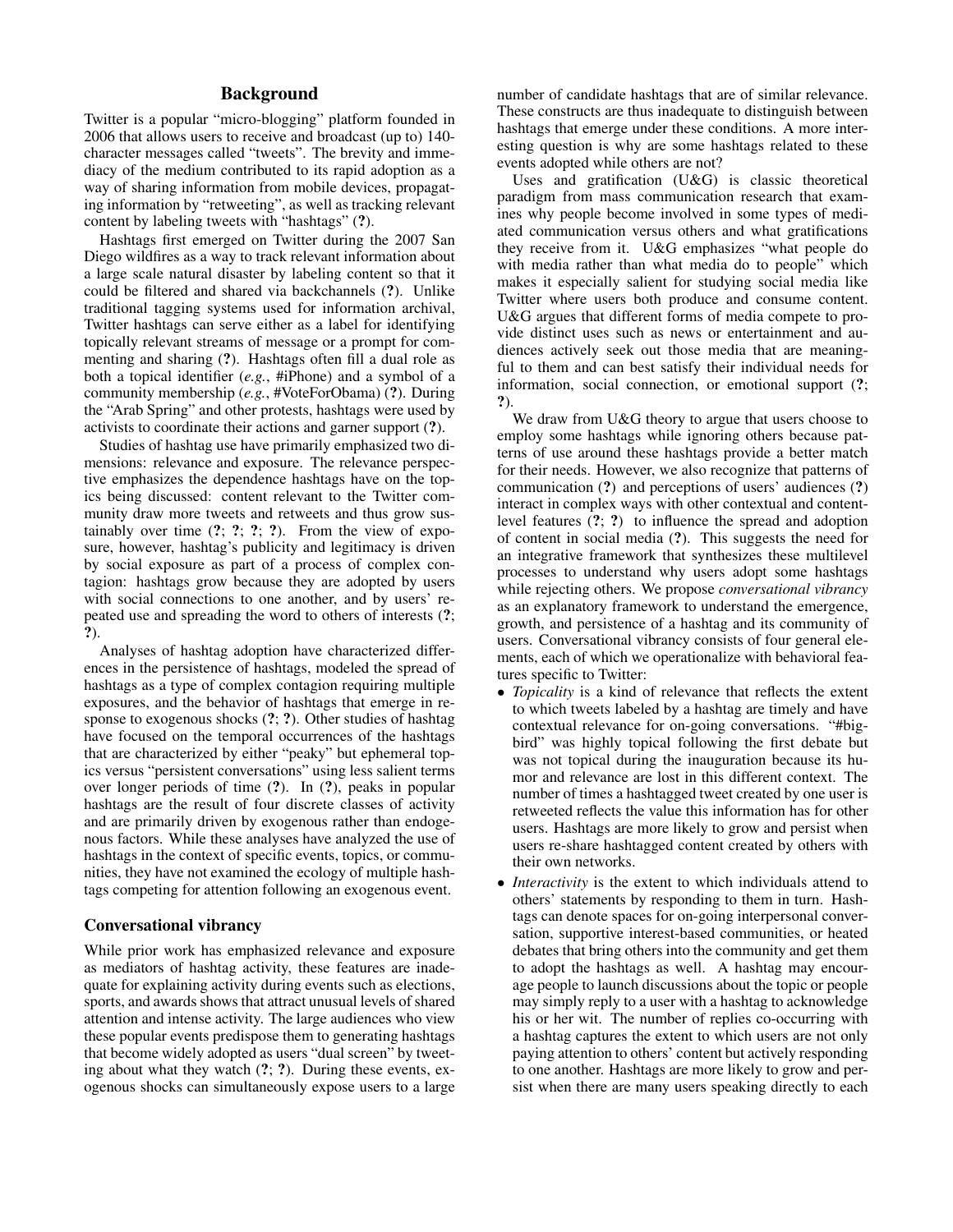other while invoking the hashtag.

- *Diversity* captures whether activity is concentrated in the same information or people are attending to many different sources of information. Hashtags that emerge because of a single "one hit wonder" tweet being retweeted over and over are qualitatively different from many unique tweets using the same hashtag. Because counting the absolute frequency of tweets observed using a hashtag can be biased towards hashtags being hustled by spammers, the number of unique tweets that have been retweeted at least once provides a reasonable threshold for capturing the breadth of tweets attracting attention. Hashtags are more likely to grow and persist when many unique tweets with the hashtag are being shared.
- *Prominence* measures the audience exposed to a hashtag by a user mentioning it. The audience of Twitter users plays a crucial and complex role in information sharing behaviors (?). Features of users themselves sharing information can have greater influence than the content itself being shared (?). Hashtags mentioned by users with large audiences of many followers are more likely to result in rapid growth and sustained activity than hashtags mentioned by users with small audiences.

In summary, hashtags exhibiting higher levels of conversational vibrancy should gratify more users' needs and thus contribute to the success of the hashtag. The user-generated and socially-mediated nature of Twitter will create a positive feedback loop through which hashtags with high conversational vibrancy will preferentially recruit more attention from users who in turn increase the vibrancy of the hashtag while also decreasing the communicative vibrancy of competing hashtags. We discuss these evolutionary dynamics and ecological interactions in more detail in the discussion.

#### Our Approach

Contemporary presidential campaigns in the United States are highly scripted and candidates offer repetitive "stump speeches" that rarely provide new information about their position or strategies (?). However, debates are highly ceremonial and enthralling events that not only attract large audiences of pundits, partisans, and undecided voters, but also require candidates to respond directly to critiques and improvise responses outside of well-worn campaign talking points (?). As a result, these debates are ripe for unexpected and embarrassing statements. These "gaffes" can be impromptu exchanges that make a candidate look foolish or outright factual errors that undermine a candidate's credibility and often later become fodder for opponents, sometimes substantially changing the dynamics of a race (?). Examples of "gaffes" from the first presidential debate include Mitt Romney's unprompted threat to cut funding for the popular PBS children's television show "Sesame Street" with its iconic lead character Big Bird as well as Barack Obama's widely-derided aloof performance.

The combination of fine-grained behavioral data about a large population of people and high-stakes circumstances of Presidential debates provide a unique opportunity to analyze how a large and engaged audience reacts to statements to

which it had not previously been exposed. Because substantial portions of the audience are monitoring or participating in social media while simultaneously watching the live debate (?), these gaffes immediately prompt behavior on social media as users try to confirm a statement or alternatively improvise humorous responses to mock it. Unlike prior studies of hashtag adoption, threats to validity from confounded endogenous processes are minimized since gaffes and other unexpected statements made by candidates are inherently unpredictable and exogenous from our analysis.

Examples of tweets containing the hashtags from the first debate are provided in Table 1. The table shows tweets that were posted immediately after or close to the onset time of different hashtags, focusing on the most popular, politically relevant hashtags or their variants. In the first debate, after Mitt Romney mentioned "Big Bird," there were several similar hashtags, including #bigbird2012, #bigbird and #savebigbird that appeared simultaneously in users' tweets (around 21:28 EDT). The #supportbigbird hashtag was popularized 15 minutes after it, largely due to intensive retweeting of a newly-created account under the handle of "@BIG-BIRD".

We examine the dynamics of hashtag adoption during and immediately following each of the four debates during the 2012 presidential campaign. To understand why some novel hashtags are adopted while others are not, we measure two specific outcomes: the initial *growth* of the hashtag as users adopt it and the *persistence* of hashtag use after this initial growth phase. Because the behavior we model in this project is highly domain-specific to politics, we identify and preferentially sample from a population of politically active users to extract their tweeting history. For this sample of users, we examine the emergence of hashtags which are "novel" because they had not appeared in users' feeds beforehand and identify 256 of the most popular and domain-relevant hashtags. Using a variety of inferential statistical modeling approaches, we examine the relationship between the features of the conversational vibrancy framework and the growth and persistence of these hashtags.

#### Dataset

While randomly sampling content from Twitter's "garden hose" and aggregating it to understand collective behavior is methodologically defensible under some research designs, we argue it is inappropriate for our purposes. We identify a relevant sub-population of users as follows. Users with relevant characteristics are identified first, and tweets for these users are extracted for analysis. This focus on the tweets from specified users reduces the threat of selection bias where inclusion in the observed set is correlated with the dependent variable (?). The dependent variables in this study refer to changes in tweet volumes over time. We thus focus on a fixed set of users—those that tweeted heavily during the debates—across the entire observation period. Changes in tweets to the hashtag can thus be attributed to choices made by these users.

User sampling. First, we identified politically-active users who tweeted using a hashtag such as "#debate" or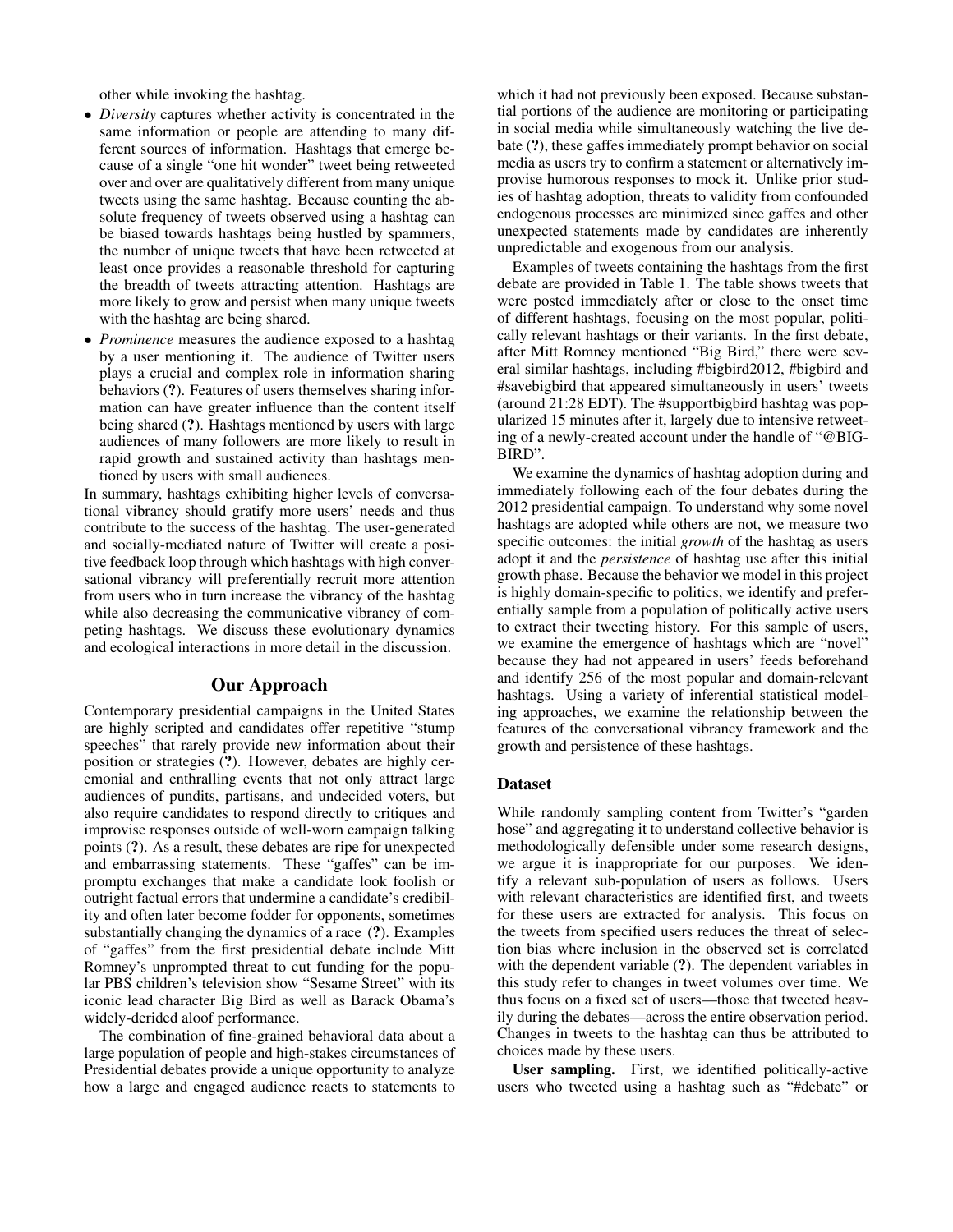Table 1: Examples of debate-related tweets from the first debate on 4 October 2012

| hashtag        | time (EDT) | tweet text                                                                                  |
|----------------|------------|---------------------------------------------------------------------------------------------|
| bigbird2012    | 21:28:12   | #bigbird2012                                                                                |
| bigbird        | 21:28:12   | Romney stopping subsidy to PBS telling the host that?! wooo #BigBird                        |
| savebigbird    | 21:28:15   | #savebigbird #debate                                                                        |
| bigbird        | 21:28:18   | How you cut #BigBird though #RomneyWtf??? Smh                                               |
| bigbird        | 21:28:20   | @MittRomney says he will cut funding to PBS even thou he likes Lehrer and #bigbird #debates |
| savebigbird    | 21:28:50   |                                                                                             |
| supportbigbird | 21:46:37   | RT @BIGBIRD: Yo Mitt Romney, Sesame Street is brought to you today by the letters FU!       |
|                |            | #debates #SupportBigBird                                                                    |
| supportbigbird | 21:51:54   | This entire election is now about who will save Big Bird. #support big bird #debates        |
| supportbigbird | 21:52:45   | #OccupySesameStreet #SupportBigBird we are the 47%                                          |

Table 2: Summary of datasets. All times are Eastern Daylight Time (EDT).

| Debate number                                |                      | 2 (Vice Presidential) |                      |                      |
|----------------------------------------------|----------------------|-----------------------|----------------------|----------------------|
| Debate starting time.                        | 3 Oct. 21:00         | 11 Oct. 21:00         | 16 Oct. 21:00        | 22 Oct. 21:00        |
| Tweet volume at peak<br>Unique users at peak | 3,268,918<br>174.297 | 2,388,963<br>155,739  | 3,608,291<br>181,329 | 2,415,703<br>152,538 |
| "Novel" hashtags                             | 92,432               | 58,165                | 91.705               | 77,526               |
| "Pop" hashtags                               | 75                   | 57                    | 82                   | 42                   |
| Tracking conclusion time                     | 7 Oct. 02:00         | 15 Oct. 02:00         | 20 Oct. 02:00        | 26 Oct. 02:00        |





mentioned either candidate's Twitter account<sup>1</sup> during any of the four presidential debates. Using Twitter's "garden hose" streaming API<sup>2</sup> , users whose tweets appeared in the feed were selected into our population. Second, we extracted these users' tweeting histories beginning in mid-August 2012 through late October 2012 using Twitter's REST API<sup>3</sup>. Because these queries are expensive owing to rate limits, we prioritized users who tweeted during more of the debates. Thus users who tweeted during all four debates are more likely to be represented in the sample than users who tweeted during only one of the debates. While biased, this population captures users such as journalists, pundits, politicians, and activists who are more politically active and thus relevant to our research setting. The subset of the resulting corpus used in this analysis contains 123,560,785 tweets from 2,516,125 unique users posted between September 29 and October 27.

Descriptive statistics for each of the four debates are sum-

marized in Table 2. Each debate occurred between 21:00 and 22:30 EDT and we tracked the behavior of our population of users for 77 hours following each debate. The tweet volume peaked at the first hour of each debate and remained high at the second hour. We refer the two-hour window as "peak window" and identify "novel" hashtags that were born in each of the peak windows. Figure 1 shows the growth of top five hashtags in terms of the cumulative number of tweets for each debate.

Pre-processing. We extract "novel" hashtags as all hashtags that were contained in tweets posted during one of the peak windows but did not appear in any tweets posted within 96 hours prior to the peak windows. For each novel hashtag, we extract the users who have mentioned the hashtag within the 77 hour post-debate window starting from the peak window. We then select hashtags that have been mentioned by at least 100 unique users to be "pop" hashtags. Despite the features of our politically active user population, many of these hashtags were not related to the debate or politics generally and were removed unless the content of the tweet contained terms such as "debate," "president," or any of the four can-

<sup>&</sup>lt;sup>1</sup>@barackobama, @mittromney

<sup>2</sup> https://dev.twitter.com/docs/streaming-apis

<sup>3</sup> https://dev.twitter.com/docs/api/1.1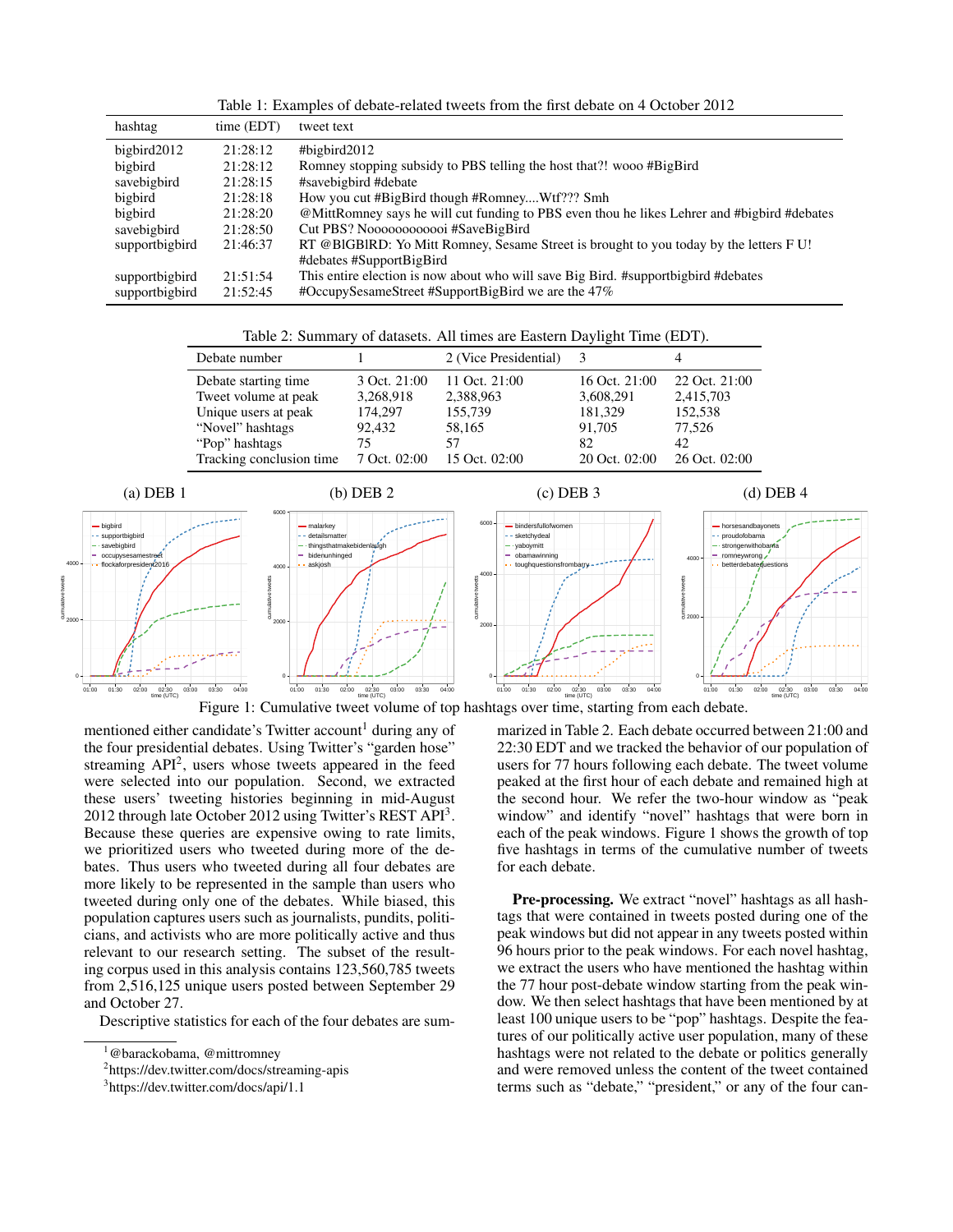

Figure 2: Cumulative tweet volume of top hashtags in the first debate, over the first 6 and 48 hours. Four out of the five hashtags appeared due to Romney's statement regarding PBS, and one was related to the debate more generally.

didates' names. The resulting corpus contained 256 "pop" hashtags that were novel, widely used, and relevant to the debates. The numbers of pop hashtags from each debate are reported in Table 2.

The conversational vibrancy framework outlined above is operationalized using the following variables.

- 1. *Number of retweets* (rt) under the hashtag is an indicator of its topicality. A retweet is an example of an individual identifying a tweet that is so interesting or relevant that they wish to re-state it, verbatim, to their own followers. Hashtags attracting more retweets have higher topicality.
- 2. *Number of replies* (rp) to a hashtag is an indicator of its interactivity. A heated debate may be more interactive than a collection of statements that agree but do not address one another.
- 3. *Number of unique retweet sources* (src) measures the diversity of the conversation. A hashtag with more unique retweet sources provides more diverse information.
- 4. *Expected follower size* (follow) is proxy for the prominence of the users who tweet to the hashtag. Users with many followers tweet to a hashtag will increase the growth and persistence of the hashtag.

#### Characterizing Hashtag Growth and Persistence

Figure 1(a) reveals an interesting hashtag dynamics during the first presidential debate: while the hashtag "#bigbird" was born and rapidly grew at around 21:30 (1:30 UTC), the hashtag "#supportbigbird" which was born 15 minutes after took over in about 10 minutes. To see if this is simply the end of the story, we inspect their growth for a longer period. As shown in Figure 2(a), after six hours from the start of the debate, "#supportbigbird" was still on top of "#bigbird." However, in a larger time scale as in Figure 2(b), we dis-

cover that "bigbird" won back in the  $12^{th}$  hour after the debate. The differences between the short-term and long-term dynamics of hashtags lead to an interesting question: How can we characterize the complex dynamics of these emergent hashtags?

From the temporal curves it is clear that the dynamics can not be easily captured by a single process, and hence the parametric modeling approach suggested by prior work (e.g., (?)) is not appropriate. We focus on analyzing two specific features of the "pop" hashtags' adoption dynamics. *Growth* measures the rate of change in hashtag use over observation window. A hashtag that is mentioned 1000 times in 1 hour has higher growth than a hashtag that is mentioned 1000 times in 10 hours. *Persistence* measures the sustained activity of hashtag use in new tweets over time. A hashtag that continues to be mentioned 70 hours after the debate has greater persistence than a hashtag that stopped being mentioned after 12 hours.

Instead of fitting the curves by a parametric model, we capture the shape of curves by fitting a spline function. Figure 3 show three different patterns for the emergent hashtags. A hashtag may grow extremely fast and saturate quickly, as shown in Figure 3(a), grow slower but also slowly saturate, as shown in Figure 3(b), or grow fast and sustain for a longer period, as in Figure  $3(c)$ . We then quantify the growth of a hashtag as the largest slope over its fitted spline function. The slope is measured in number of tweets per minute (tpm), so a hashtag with a growth 60 indicates the hashtag gathered 60 tweets per minute in its fast growth phase.

We identify three critical time points along a hashtag's growth curves:

- *onset time*  $(t_0)$ : the time where the hashtag was first mentioned in our dataset.
- *saturated time*  $(t_e)$ : the time where the hashtag's size (in terms of total number of tweets) reach 99% of its final size in our dataset. We use 99% instead of final size to avoid the influence from miscellaneous outliers.
- *turning point* (t ∗ ): the time point where the hashtag growth curve starts deviating from its tangent line of the largest slope. This turning point can be found by a line search procedure along the tangent line.

The persistence is measured as the duration between its onset time  $t_0$  and the saturated time  $t_e$ . In addition, the turning point divides a hashtag's life-cycle into an initial fast growth phase followed by a relatively slow growing phase before reaching its saturated point.

#### Results

We use this population of 2.5 million politically-active Twitter users and 256 "pop" hashtags to first describe general patterns of hashtag growth and persistence. Based on behavioral features from the conversational vibrancy framework, we use cluster analysis methods to identify two distinct "winner" and "also-ran" hashtag classes. Integrating these approaches, we develop statistical models to inductively analyze how features of conversational vibrancy covary for both hashtag classes in the growth and persistence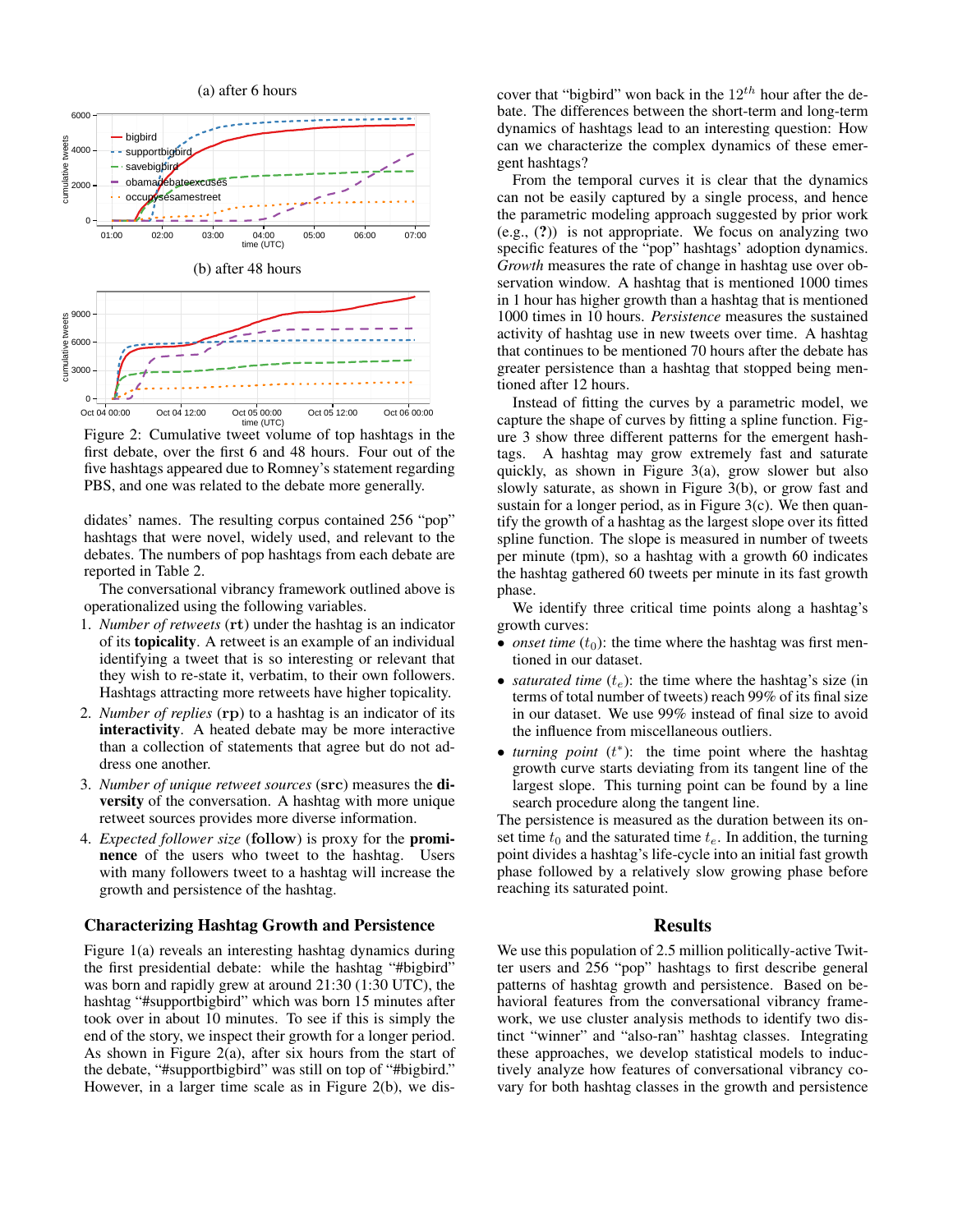

Figure 3: Characterization of hashtag growth and persistence. We capture the growth of a hashtag as the largest slope (in red line) over its fitted spline function (in blue dashed line).

phases of their adoption.

## Categorizing popular hashtags

Figure 4 shows the 256 hashtags along the three dimensions: growth, persistence, and final size (the total number of tweets). We use k-means clustering to identify the two distinct classes of hashtags: "winners" (in red) grow rapidly and have high levels of persistence while "also-rans" (in blue) hashtags have either slower growth or less persistence. The "winner" class correspond to the cluster with relatively large final size. The descriptive statistics of the 12 winner hashtags are summarized in Table 3.



Figure 4: Two classes of popular hashtags. "Winners" (in red) have high growth and persistence (lifetime) with large final size (i.e., total number of tweets). "Also-rans" (in blue) are the rest of "pop" hashtags.

#### Explaining Hashtag Growth

We use time-series regression to discover the relationships between the hashtag growth and different aspects of conversational vibrancy. Our goal is to model the minute-byminute hashtag growth from the onset up to the turning point. A time-series regression allows us to fit a model of dependent variable (growth) on independent variables (conversational vibrancy) where the serially correlated errors are captured by a linear autoregressive moving-average specification. Concretely, we consider the dependent variable  $y_t$  as the number of new tweets for a hashtag at time  $t$  where  $t$  is between the hashtag onset time  $t_0$  and its turning point  $t^*$ .

For each hashtag, we include the following predictors that reflect its associated conversational vibrancy and a control: •  $\mathbf{rt}_{t-1}$ : the number of new retweets at previous time  $t-1$ .

|  | Table 3: Hashtags in the "winner" class |  |  |  |  |
|--|-----------------------------------------|--|--|--|--|
|--|-----------------------------------------|--|--|--|--|

| <b>DEB</b>     | Hashtag                                                        | total<br>tweets               | growth<br>(tpm)                  | persistence<br>(mins)        |
|----------------|----------------------------------------------------------------|-------------------------------|----------------------------------|------------------------------|
| 1<br>1         | bigbird<br>obamadebateexcuses<br>supportbigbird<br>savebigbird | 12667<br>7617<br>6289<br>4721 | 45.45<br>24.12<br>61.35<br>27.60 | 4405<br>2999<br>2493<br>4118 |
| 2              | thingsthatmakebidenlaugh                                       | 9290                          | 63.10                            | 1907                         |
| 2              | malarkey                                                       | 7108                          | 50.90                            | 3669                         |
| $\mathfrak{D}$ | detailsmatter                                                  | 6358                          | 62.68                            | 2249                         |
| 3              | bindersfullofwomen                                             | 22287                         | 51.10                            | 4003                         |
| 3              | sketchydeal                                                    | 5704                          | 54.55                            | 3733                         |
| 4              | horsesandbayonets                                              | 8266                          | 37.27                            | 2365                         |
| 4              | strongerwithobama                                              | 5610                          | 55.07                            | 2162                         |
| 4              | proudofobama                                                   | 5502                          | 37.28                            | 2830                         |

- $\mathbf{rp}_{t-1}$ : the number of replies at time  $t-1$ .
- $src_{t-1}^{\alpha}$ : the number of new retweet sources up to time  $t-1$ .
- follow $_{t-1}^{\alpha}$ : the expected largest audience size up to time  $t-1$ . To compute this, we identify the set of users U who mentioned the hashtag up to time  $t-1$ , and then compute the expected follower size from the users whose follower size is on the top  $10^{th}$  percentile in set U.

We use the notation  $\overline{(\cdot)}^{\alpha}$  to indicate whether the predictor is an aggregate measure aggregating data from time  $t_0$  to time  $t - 1$ . To fit the linear model, the variables  $y_t$ ,  $\mathbf{rt}_{t-1}$ ,  $\mathbf{rp}_{t-1}$  and  $\text{follow}_{t-1}^{\alpha}$  are log-transformed. We use a Box-Jenkins autoregressive integrative moving average (ARIMA) modeling framework (?) to evaluate the the autocorrelation function and partial autocorrelation function of the residuals, and determine a model with second-order autoregressive process and first-order moving average. The model can be specified as:

$$
y_t = \beta^T \mathbf{x}_{t-1} + \epsilon_t
$$
  
\n
$$
\epsilon_t = \phi_1 \epsilon_{t-1} + \phi_2 \epsilon_{t-2} + \nu + \psi \nu_{t-1}
$$

where  $x_{t-1}$  is a vector containing the time-dependent predictors,  $\beta$  is a vector of parameters to estimate,  $\epsilon$  is the error,  $\phi_1$  and  $\phi_2$  are the first- and second-order autocorrelation parameters,  $\psi$  is the first-order moving-average parameter. The estimated parameters are summarized in Table 4. The table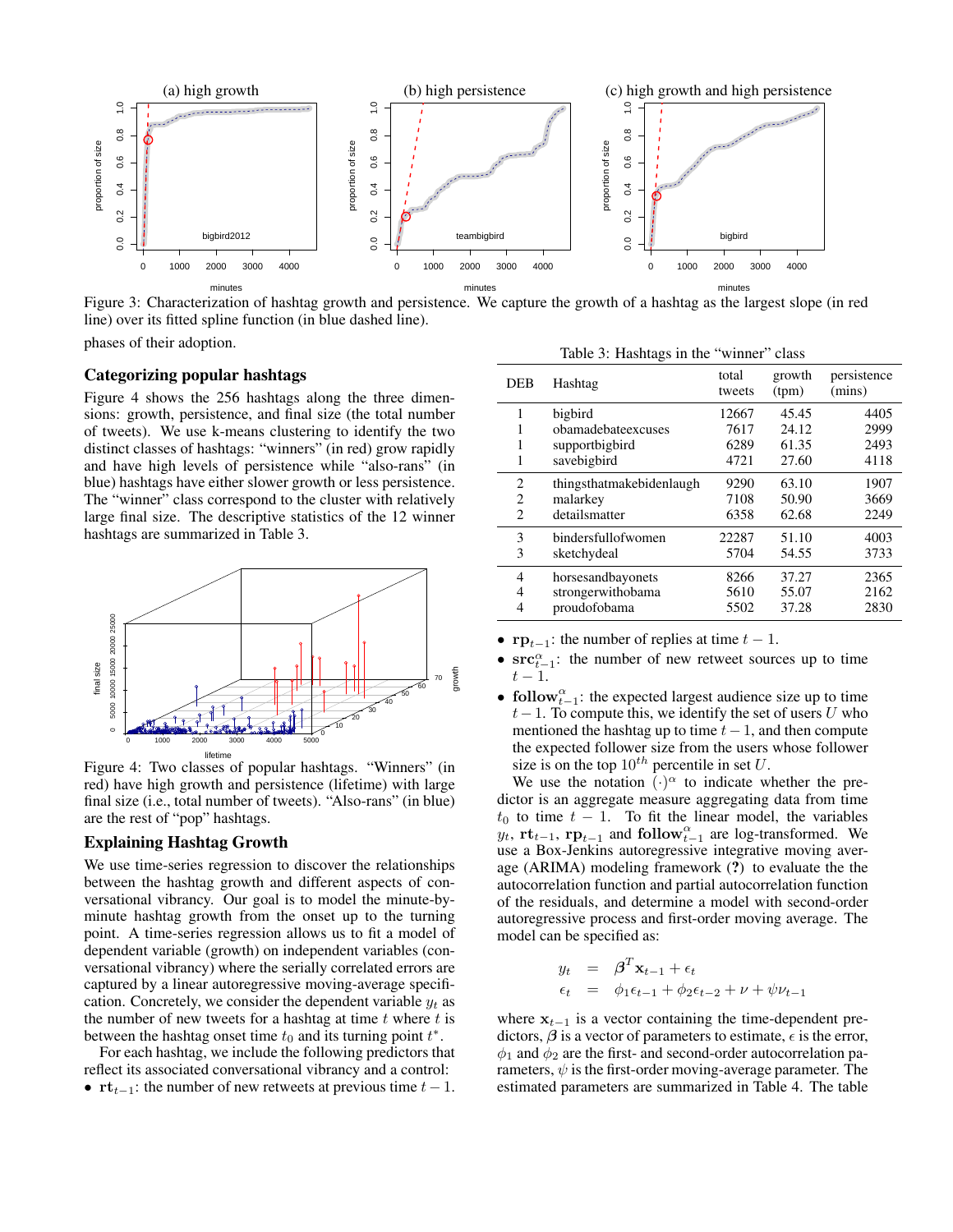Table 4: Growth models

| Variables                          | Winner                 | Also-ran               |
|------------------------------------|------------------------|------------------------|
| $\mathbf{r} \mathbf{t}_{t-1}$      | $0.0626**$ (0.0239)    | $0.2651***(0.0073)$    |
| $\mathbf{rp}_{t-1}$                | $-0.0128(0.0161)$      | $0.1642***(0.0108)$    |
| $\text{src}_{t-1}^{\alpha}$        | $-0.0016$ *** (0.0002) | 0.0000(0.0000)         |
| follow <sub><math>t-1</math></sub> | $0.1048**$ (0.0375)    | $0.0891***$ $(0.0042)$ |
| Loglik                             | $-476.54$              | $-26760.69$            |
| AIC.                               | 971.07                 | 53539.38               |

shows parameter estimates (standard errors in parentheses) for the regression models.

In the "also-ran" class, hashtag growth has significant and positive associations with  $\mathbf{rt}_{t-1}$ ,  $\mathbf{rp}_{t-1}$  and  $\mathbf{follow}_{t-1}^{\alpha}$ . In the "winner" class, the growth is positively associated with rt<sub>t−1</sub> and follow<sub>t<sup> $\alpha$ </sup><sub>t−1</sub>, but has a weak and negative associa-</sub> tions with  $src_{t-1}^{\alpha}$ . In both classes, hashtags whose tweeters have more followers (follow $_{t-1}^{\alpha}$ ) tend to grow faster. This is consistent with the exposure explanation (?). Retweets are significant predictors of growth for both winners and alsorans. This finding is consistent with arguments from organizational ecology (?), which suggest that organizations and communities with narrow identities that fit closely to the environment tend to thrive in the short term. Hashtags populated by many retweets relevant to the Twitter community at a particular moment appear to grow more quickly, as users are drawn in to the "hot" conversation.

The results for replies and growth are not as simple. Replies appear to help also-ran hashtags to grow quickly, but do not appear to help "winner" hashtags. For also-ran hashtags, high interactivity would be associated with high growth, as users may be seeking to participate in conversations where it appears others are paying attention to what they say. The fact that replies do not appear to supply resources for the growth of winning hashtags is surprising, but begins to make sense in light of the findings for uniqueness (see below).

The results for uniqueness  $(\text{src}_{t-1}^{\alpha})$  also show a distinction between the two classes. "Winner" hashtags appear to be constrained by diversity, whereas "also-ran"tags are not. Together with the results for replies, this suggests that these classes are distinguished by different conversational vibrancy. "Winner" hashtags appear to be those that gain strictly from their relevance to the environment, *i.e.*, they have interesting tweets. When fitness is high, diversity becomes a drag (?). By contrast, "also-ran" tags appear to be less relevant. At the same time, what is important for growth is the ability to bring something beyond relevance interaction with others.

#### Explaining Hashtag Persistence

To examine the effect of earlier conversational vibrancy on a hashtag's persistence, we use survival analyses based on the Cox proportional-hazards model (?). We examine the survival time of a hashtag starting from the turning point  $t^*$  to the saturated time  $t_e$ . Let T be a continuous random variable, the survival function is defined as:  $S(t) = Pr(T > t)$ , the probability that the hashtag will survive (i.e., not saturated) beyond  $t$ .

A hazard function assesses the instantaneous risk of demise at time  $t$ , conditional on survival to that time.

$$
h(t) = lim_{\Delta t \to 0} \frac{Pr[(t \le T < t + \Delta t)]}{\Delta t}
$$

In the Cox regression model, the log hazard can be specified as:

$$
h(t) = h_0(t) exp(\boldsymbol{\beta}^T \mathbf{x})
$$

where x is a vector of predictors,  $\beta$  is a vector of parameters to estimate,  $h_0(t)$  is the baseline hazard.

To capture a hashtag's earlier conversational vibrancy, we focus on activities occurring in its fast growth phase. Hence the predictors we choose to examine are aggregate measures for each hashtag at the turning point  $t^*$ , including:

- $\mathbf{rt}_{t}^{\alpha}$ : the total number of retweets received up to the turning time point  $t^*$ , i.e., between  $t_0$  and  $t^*$ .
- $\mathbf{rp}^{\alpha}_{t^*}$ : the total number of replies posted up to time  $t^*$ .
- $src_{t^*}^{\alpha}$ : the total number of retweet sources up to time  $t^*$ .
- follow<sub>t\*</sub>: the expected largest audience size up to time  $t^*$ . The computation is similar to follow $_{t-1}^{\alpha}$  except that the time is fixed at  $t^*$ .

The notation  $(\cdot)^\alpha$  indicates that the predictor is an aggregate measure. Table 5 summarizes the results for the survival analyses. All coefficient are exponentiated and thus interpretable as multiplicative effects on the hazard (standard error in parenthesis are not exponentiated). For the winner class, the predictors  $\mathbf{r} \mathbf{t}_{t^*}^{\alpha}$  and  $\mathbf{r} \mathbf{p}_{t^*}^{\alpha}$  have significant coefficients. For example, an additional reply reduces the per minute hazard of hashtag saturation by 0.65%. A positive coefficient increases the value of the hazard function and therefore indicates a negative effect on survival time. In other words,  $\mathbf{rp}^{\alpha}_{t^*}$  has a positive association with a hashtag's persistence and  $\mathbf{r}\mathbf{t}_{t^*}^{\alpha}$  has a negative association with the persistence. The other predictors,  $\operatorname{src}_{t^*}^{\alpha}$  and follow ${}_{t^*}^{\alpha}$ , have no significant effect. For the also-ran class,  $\mathbf{rt}_{t^*}^{\alpha}$  has negative effect while  $src_{t*}^{\alpha}$  has positive effect on the hashtag persistence.

As expected, and consistent with exposure explanations, the number of followers is not a significant predictor of a tag's longevity. Also consistent with the explanation for growth is the finding for retweets. Organizational ecology predict that organizations and communities with specific identities strongly coupled with the environment are risk of demise when the environment changes (?). The very thing that made them appealing when the environment was suited to what they had to offer now makes them less useful. For example, a hashtag that mainly contains jokes about the Big Bird reference may be popular in the initial frenzy after the comment. As the debate moves on or ends and serious issues come to the fore, the humorous hashtags lose their relevance to the new environment.

Interactivity and diversity present a more complex set of findings. More replies increase the longevity of "winner" hashtags while having no effect for "also-rans." Simultaneously, diversity extends the life of also-rans but has no effect for winners. This is additional evidence of a qualitative difference between the two classes of hashtags. Replies appear to buffer winner tags from the inevitable decline in their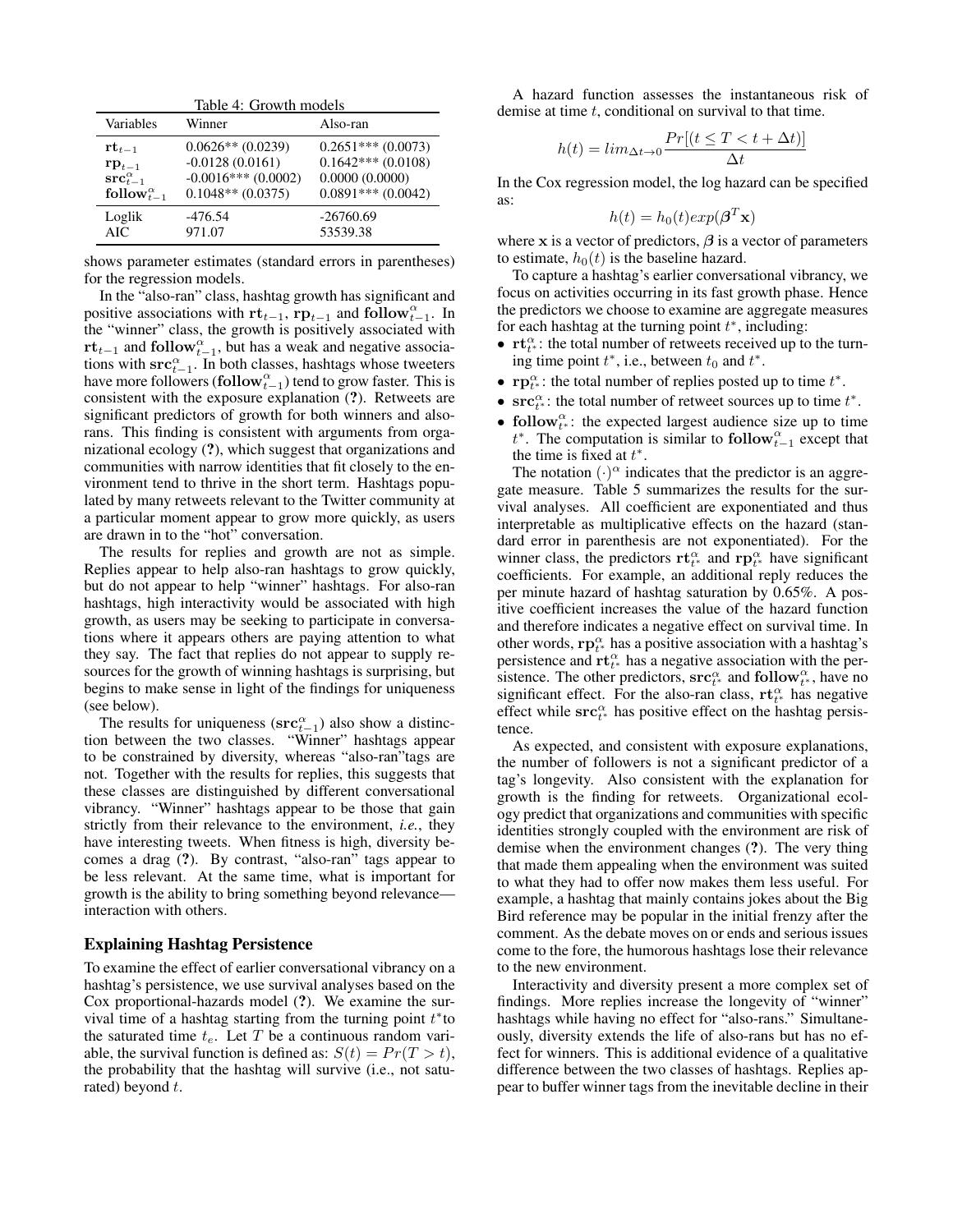

Figure 5: Estimated survival function  $\hat{S}(t)$  for the two classes. Half of the hashtags in the winner class lived beyond 2.5 days, and half of the hashtags in the also-ran class died out (become saturated) in two hours. The dash lines show a point-wise 95% confidence envelope around the survival function.

| Table 5: Persistence models                              |                   |                     |  |
|----------------------------------------------------------|-------------------|---------------------|--|
| Variables                                                | Winner            | Also-ran            |  |
| $\mathbf{r}\mathbf{t}^{\alpha}_{\scriptscriptstyle{f}*}$ | $1.001*(0.0003)$  | $1.001*(0.0003)$    |  |
| $\mathbf{r}\mathbf{p}^{\alpha}_{t^*}$                    | $0.9935*(0.0003)$ | 1.000(0.0002)       |  |
| $\mathbf{src}_{t^*}^{\alpha}$                            | 1.001 (0.0014)    | $0.9933***(0.0019)$ |  |
| follow <sup><math>\alpha_{t*}</math></sup>               | 1.000(0.0000)     | 1.000(0.0000)       |  |
| Loglik                                                   | $-15.92968$       | $-1028.731$         |  |
| <b>AIC</b>                                               | 39.85936          | 2065.461            |  |

relevance over time (?). That is, "winner" hashtags with many replies may able to fall back into the niches that were originally occupied by the "also-rans"—a place to exchange ideas about a topic, rather than just to broadcast one's opinions or humorous insights. The fact that "also-rans" benefit from diversity, but "winners" do not, suggests that some "also-rans" may build up a sufficient community that wishes to continue the conversation even as new topics emerge and relevance declines. Fig. 5 shows the estimated survival function  $S(t)$  for the two classes. In the winner class, half of the hashtags lived beyond 2.5 days. In the also-ran class, half of the hashtags died out (become saturated) in two hours.

## Examining Environmental Context

In our analysis, all the "pop" hashtags emerged from a unusual condition where users' attention was concentrated on debate events. It is possible that a hashtag's growth and death is largely determined by this particular environmental condition rather than the conversational vibrancy of the hashtag itself. To test the robustness of our findings against these concerns, we re-construct the prior growth and persistence models and include variables for users' tweeting activity for other hashtags at the same moment.

We extend the growth models to include three timedependent environmental covariates. For each hashtag  $i$ , we have:

- rtEnv<sub>t−1</sub>: the total number of new retweets that do not contain hashtag i, at previous time  $t - 1$ .
- rpEnv<sub>t−1</sub>: the number of replies that do not contain hashtag i, at time  $t - 1$ .
- $srcEnv_{t-1}^{\alpha}$ : the number of new retweet sources that do not contain hashtag i, up to time  $t - 1$ .

Table 6: Growth models with co-occurring hashtags

| Variables                        | Winner                | Also-ran             |
|----------------------------------|-----------------------|----------------------|
| $\mathbf{rt}_{t-1}$              | $0.0596*(0.0240)$     | $0.2817***(0.0073)$  |
| $\mathbf{rp}_{t-1}$              | $-0.0141(0.0161)$     | $0.1560***(0.0109)$  |
| $\mathbf{src}_{t-1}^{\alpha}$    | $-0.0016***$ (0.0002) | $0.0013***(0.0003)$  |
| follow $\alpha_{t-1}^{\alpha}$   | $0.0989**$ (0.0380)   | $0.0811***(0.0042)$  |
| $rtEnv_{t-1}$                    | $-0.0028(0.0271)$     | $0.0530***(0.0043)$  |
| $\mathbf{rpEnv}_{t-1}$           | 0.0113(0.0174)        | $0.0173***$ (0.0038) |
| $\textbf{srcEnv}_{t-1}^{\alpha}$ | 0.0014(0.0016)        | 0.0000(0.0000)       |
| Loglik                           | $-475.89$             | $-26793.36$          |
| AIC                              | 975.79                | 53610.72             |

| Table 7: Persistence models with co-occurring hashtags |
|--------------------------------------------------------|
|--------------------------------------------------------|

| Variables                                               | Winner            | Also-ran            |
|---------------------------------------------------------|-------------------|---------------------|
| $\mathbf{r}\mathbf{t}^{\alpha}_{\scriptscriptstyle{f}}$ | 1.001 (0.0004)    | $1.001**$ (0.0003)  |
| $\mathbf{r}\mathbf{p}_{t^*}^{\alpha}$                   | $0.9904*(0.0045)$ | 1.000(0.0002)       |
| $\mathbf{src}_{t^*}^{\alpha}$                           | 1.002(0.0021)     | $0.9928***(0.0019)$ |
| follow <sup><math>\alpha_{t*}</math></sup>              | 1.000 (0.0000)    | 1.000(0.0000)       |
| $rtEnv_t$                                               | 1.428 (2.688)     | $0.7173*(0.1502)$   |
| $rpEnv_{t}$                                             | 1.548 (2.288)     | $0.6976*(0.1709)$   |
| $\textbf{srcEnv}^{\alpha}_t$                            | 2.023(1.560)      | 1.020 (0.01799)     |
| Loglik                                                  | $-11.65331$       | $-1023.476$         |
| <b>AIC</b>                                              | 37.30663          | 2060.952            |

Based on the time-series regression described above, we include the three new predictors into new models of growth. The estimated results are summarized in Table 6. Interestingly, none of the environmental covariates has significant effect on the growth of winner hashtags. However, the predictors rtEnv<sub>t−1</sub> and rpEnv<sub>t−1</sub> are positively correlated to the growth of "also-ran' hashtags. While these effect are not as strong as  $rt_{t-1}$  and  $rp_{t-1}$ , the results suggest that "also-ran" hashtags benefit from other tweeting activities.

To study the relationship between hashtag's persistence and the environment, we include three new predictors in the survival analyses. Unlike the original four predictors in the persistence models which were measured at a fixed point in time  $(t^*)$ , the new predictors are measured at each time  $t$ , where  $t$  is between the turning point  $t^*$  and the saturated time  $t_e$ . The time-dependent covariates measures "what was going on in the environment" before the hashtag's saturation. For each hashtag  $i$ , we have:

- rt $\text{Env}_t$ : the total number of new retweets that do not contain hashtag  $i$ , at time  $t$ .
- **rpEnv**<sub>t</sub>: the number of replies that do not contain hashtag  $i$ , at time  $t$ .
- $\mathbf{srcEnv}_{t}^{\alpha}$ : the number of new retweet sources that do not contain hashtag  $i$  up to time  $t$ .

These three new time-dependent covariates, together with the four fixed point covariates are included in the new persistence models. The estimated results are summarized in Table 7. Similar to the growth model, in the new model for predicting winner hashtag's persistence we see no impact from the environment. For also-ran hashtags, the  $rtEnv_t$  and  $\mathbf{r} \mathbf{p} \mathbf{E} \mathbf{n} \mathbf{v}_t$  increase the hazard of becoming saturated and they are negatively associated with persistence. The reflects the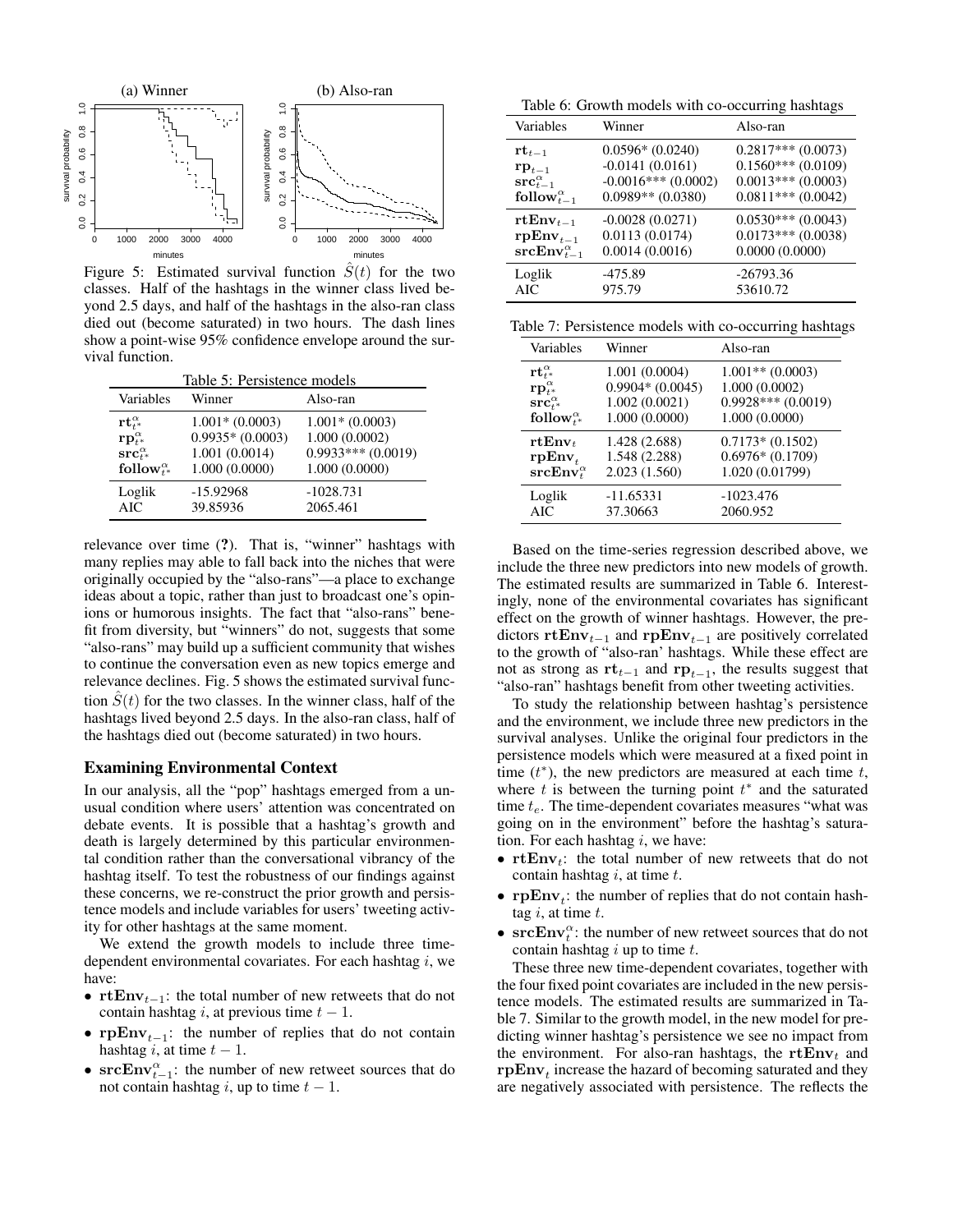fact that many of the also-ran hashtags died out in a couple of hours where there were still high tweeting activities going on in the environment.

## **Discussion**

User-generated content with high levels of conversational vibrancy should be a focal point for attracting the attention and participation of users. These elements should satisfy a confluence of users' needs by providing topical information, interactive sociality, diverse and novel content, and involvement from well-connected users and lead to a feedback loop that reinforces these tendencies. Operationalizing this model for Twitter in particular, we investigated how these features of conversational vitality influenced both the growth and persistence of adoption for different classes of hashtags.

Summary of findings. The number of times a hashtag is retweeted (topicality) as well as the popularity of the users mentioning the hashtag (prominence) lead to more rapid growth of hashtags for "winner" and "also-ran" hashtags alike. Additional replies (interactivity) and the number unique retweet sources (diversity) support the persistence of "winner" and "also-ran" hashtags, respectively. In addition, our findings unexpectedly suggest that the number retweets inhibit the growth of hashtags. Because these findings remain robust after controlling for other contextual behavior of users, these findings provide mixed evidence for the simple cumulative vibrancy model we proposed. In particular, the fact that additional incremental activity inhibits the growth and persistence of hashtags suggests there higher-order processes that lead to limits or tipping points.

One direction for extending this conversational vibrancy model would be to draw upon theories from organizational ecology that describe the birth, growth, and death of organizations and communities (?). Ecologists treat organizations as entities which, like hashtags, coordinate behavior through identities that suggest the kinds of behaviors and messages that are appropriate within organizations of a particular form (?; ?). In particular, ecological research focuses on the importance of balancing consistency and coherence with flexibility and access to resources. The environment provides a limited supply of resources for organizations (laborers, customers, *etc.*) analogous to how the Twitter environment provides a limited supply of resources for hashtags (attention, users, ideas to express, *etc.*). Organizations survive and thrive when their identities are specific enough such that individuals know what to expect from them but broad enough that they can address a range of needs and access a variety of resources. It has been recognized that organizations with similar identities tend to thrive as their population grows, with each gaining more attention and legitimacy. At some point a limit is reached and the environment can no longer support most of these organizations, and only a few remain (?).

A substantial portion of the research on growth and sustainability involves the comparison of cultural forms, such as words, names, memes, or networks. Both exposure and "fitness" play important roles in these models, suggesting rationales for both self-reinforcing growth and saturation (?; ?). Studies of baby naming conventions have found that

burstiness is associated with short life-time because while herding and imitation is common, "faddishness" serves as a check and imposes a limit on the growth of a name (?). These findings are corroborated by other work on memes that suggest social media have carrying capacities (?). Our model introduces an additional factor to consider: the endogenous and developing qualities of the communication and interactions between those that use the form, serving to weaken the determinism suggested by fitness and firstmover based explanations.

The application of this model to linguistic evolution may be particularly appealing. The ways in which linguistic conventions are shared by a groups have been investigated in the field of language dynamics (?). Computational models have shown that simple linguistic interactions can lead the group to reach a consensus on a given linguistic convention by the progressive elimination of competing synonyms (?; ?). Interestingly, these models assume that the competing synonyms are perfectly equivalent. While the situation is clearly more complex with hashtags, our research demonstrates that the observed winner-takes-all dynamics are not necessarily driven only by intrinsic properties of hashtags but also by other contextual and structural features which suggest new avenues for research across fields like communication, social computing, linguistics, and political science.

Our approach in this analysis also has limitations that merit future research. We do not examine more platformspecific contextual features such as the effect of a hashtag's length (number of characters) on its life-cycle, which has significance due to Twitter's 140-character limit for a message (?). Despite the fact that collective behavior on social media is the product of highly situational and sociallyembedded interactions, our modeling approach assumed the observation of hashtags on users are the result of an independent process. Future work could specify alternative models that account for the local clustering of ties or the modular structure of these communities which likely strongly influence the growth and persistence of hashtag use.

## **Conclusion**

We introduced a theoretical framework called conversational vibrancy that synthesizes work from social computing and mass communication to understand why some forms of usergenerated content are adopted while others are abandoned. The U.S. presidential debates created the conditions of a natural experiment that allowed us to understand the lifecycle of hashtag adoption and use in response to exogenous shocks that allow us to separate out the confounding influence of topical relevance and social exposure. Using simple computational means to characterize the key aspects of hashtags's complex dynamics, statistical models reveal qualitative differences in how conversational vibrancy influences the growth and persistence of distinct classes of hashtags. The study also demonstrates the power of computational social science (?) approaches to meld data-driven computational and statistical approaches to investigate fundamental questions about human sociality.